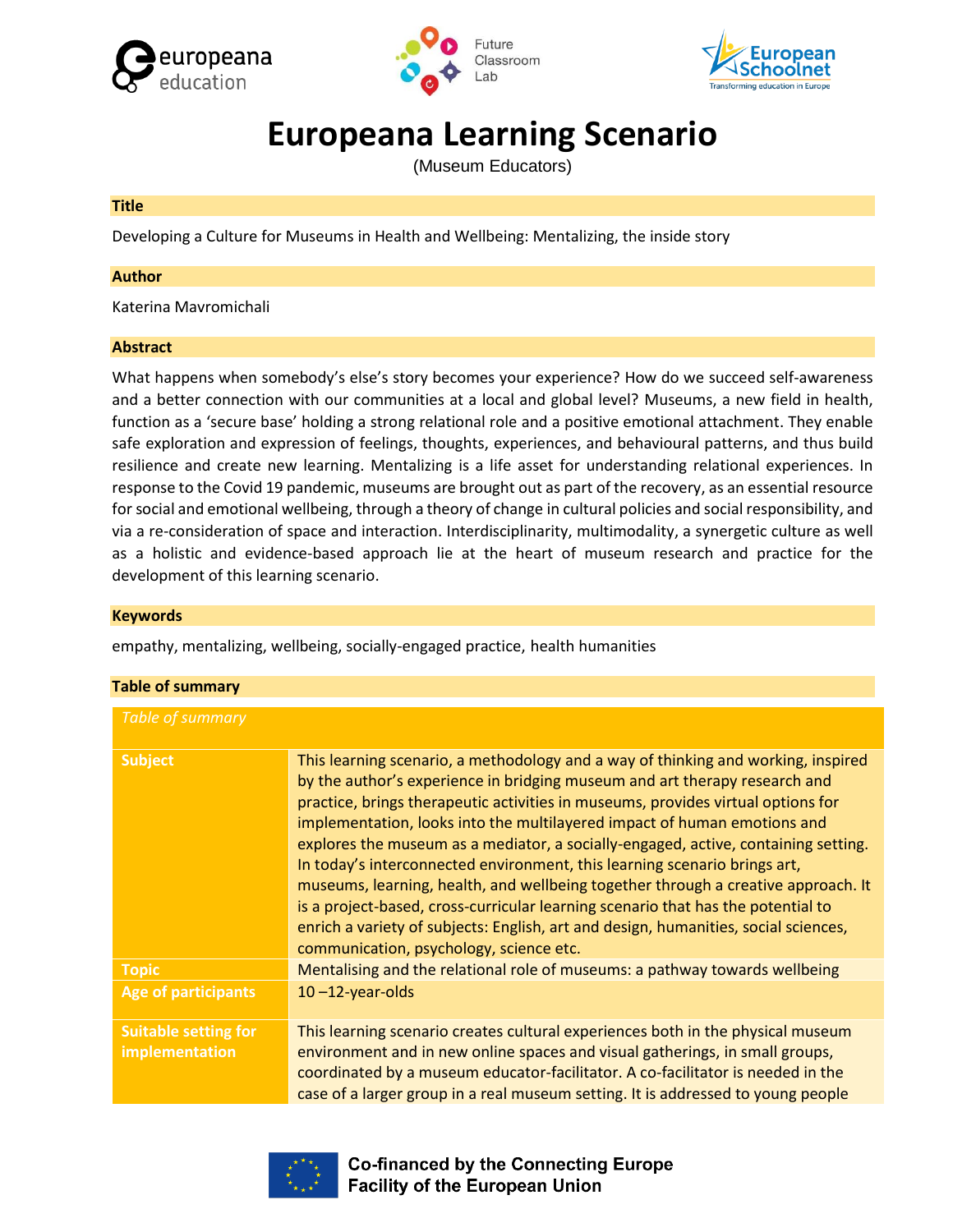

![](_page_1_Picture_1.jpeg)

![](_page_1_Picture_2.jpeg)

|                                        | and families too. Screens, tablets or smartphones and an online video conference<br>system will be needed for the online aspects of the programme.                                                                                                                                                                                                                                                                                                                                                                                                                                                                                                                                                                                                                                                                                                                                                                                                                                                                                                                                                                                                                                                                                                                                                                                                                 |  |  |
|----------------------------------------|--------------------------------------------------------------------------------------------------------------------------------------------------------------------------------------------------------------------------------------------------------------------------------------------------------------------------------------------------------------------------------------------------------------------------------------------------------------------------------------------------------------------------------------------------------------------------------------------------------------------------------------------------------------------------------------------------------------------------------------------------------------------------------------------------------------------------------------------------------------------------------------------------------------------------------------------------------------------------------------------------------------------------------------------------------------------------------------------------------------------------------------------------------------------------------------------------------------------------------------------------------------------------------------------------------------------------------------------------------------------|--|--|
| <b>Activity Time</b>                   | 1h 30min. x 4 sessions                                                                                                                                                                                                                                                                                                                                                                                                                                                                                                                                                                                                                                                                                                                                                                                                                                                                                                                                                                                                                                                                                                                                                                                                                                                                                                                                             |  |  |
| <b>Online educational</b><br>material  | <sup>o</sup> Europeana, as the online museum setting that embraces digital change and cross-<br>pollination of ideas.<br>$\degree$ Selected digital artworks from the museum collection of the educator's choice<br>following the concept of the learning scenario.                                                                                                                                                                                                                                                                                                                                                                                                                                                                                                                                                                                                                                                                                                                                                                                                                                                                                                                                                                                                                                                                                                |  |  |
|                                        | ° For the online implementation of the learning scenario, Padlet, and 'padlet canvas'<br>more specifically can be used for the brainstorming activities and for making<br>connections. It provides the possibilities of picking files, making links, drawing<br>when there isn't the possibility for the real ArtBox, as well as of archiving which is<br>very important for reflection in the sessions' continuum. 'Padlet grid' can organize<br>the participants answers in nice clean rows and help build group community.<br>'Padlet backchannel' can be used when participants want to post anonymously.<br>Popplet is another tool to organize information visually and to envisage<br>relationships between ideas offering the options of drawing, writing, adding<br>pictures, making links, adding comments, archiving etc. Mentimeter is a tool that<br>helps check participants' understanding by collecting answers and sharing ideas,<br>e.g., the word-cloud which puts together all the ideas of the participants. Zoom is<br>a cloud platform for video-audio conferencing which provides the options of chat,<br>reactions, presenting and sharing material online, showing artworks on camera as<br>well as splitting the team into breakout rooms for collaboration purposes and<br>returning to the initial group upon completion of the work. |  |  |
| <b>Offline educational</b><br>material | $\degree$ A 'seminar board' or large pieces of paper and markers for group activities. Pen,<br>pencil, paper for individual work.                                                                                                                                                                                                                                                                                                                                                                                                                                                                                                                                                                                                                                                                                                                                                                                                                                                                                                                                                                                                                                                                                                                                                                                                                                  |  |  |
|                                        | <sup>o</sup> 'ArtBoxes' containing a variety of drawing materials in an array of colours, e.g.,<br>pencils, colour pencils, crayons, oil pastels, felt pen, drawing paper, sketchbook.<br>Optional materials: charcoal, found objects, natural materials, play dough, solid<br>poster paints, as well as glue, scissors and prestructured materials like magazine<br>pictures, newspapers, photocopied images, torn paper, pipe-cleaners, multicolour<br>mini craft sticks, string, papers in various types, textures and colours, soft<br>materials as well like cotton, multicolour threads etc. for collage purposes.<br>ArtBoxes, as well as sharing ideas and experiences on a board, foster connection<br>and strengthen bonds between the members of group.<br><sup>o</sup> Selected artworks from the museum collection of the educator's choice following<br>the concept of the learning scenario.<br>Suggested resources for educators' theoretical preparation:                                                                                                                                                                                                                                                                                                                                                                                         |  |  |
|                                        | <sup>o</sup> Bateman, A.W. & Fonagy, P. (2012). Handbook of Mentalising in Mental Health<br>Practice. American Association Psychiatric Association Publishing: Arlington, VA.<br><sup>o</sup> Bowlby, J. (1988). A secure base. Routledge: London & New York.<br>° Chatterjee, H. & Noble, G. (2013). Museums, Health and Wellbeing. Routledge:<br>Oxon & New York.                                                                                                                                                                                                                                                                                                                                                                                                                                                                                                                                                                                                                                                                                                                                                                                                                                                                                                                                                                                                |  |  |
|                                        | ° Coles, A. & Jury, H. (eds.) (2020). Art Therapy in Museums and Galleries.<br>Reframing Practice. Jessica Kingsley Publishers: London & Philadelphia.<br><sup>o</sup> Fancourt, D. & Finn, S. (2019). What is the evidence on the role of the arts in<br>improving health and wellbeing? A scoping review, World Health Organization,<br>Geneva.<br><sup>o</sup> Hall, L., Hume, C. & Tazzyman, S. (2016) 'Five degrees of happiness: Effective<br>smiley face likert scales for evaluating with children'. In Proceedings of the 15 <sup>th</sup>                                                                                                                                                                                                                                                                                                                                                                                                                                                                                                                                                                                                                                                                                                                                                                                                                |  |  |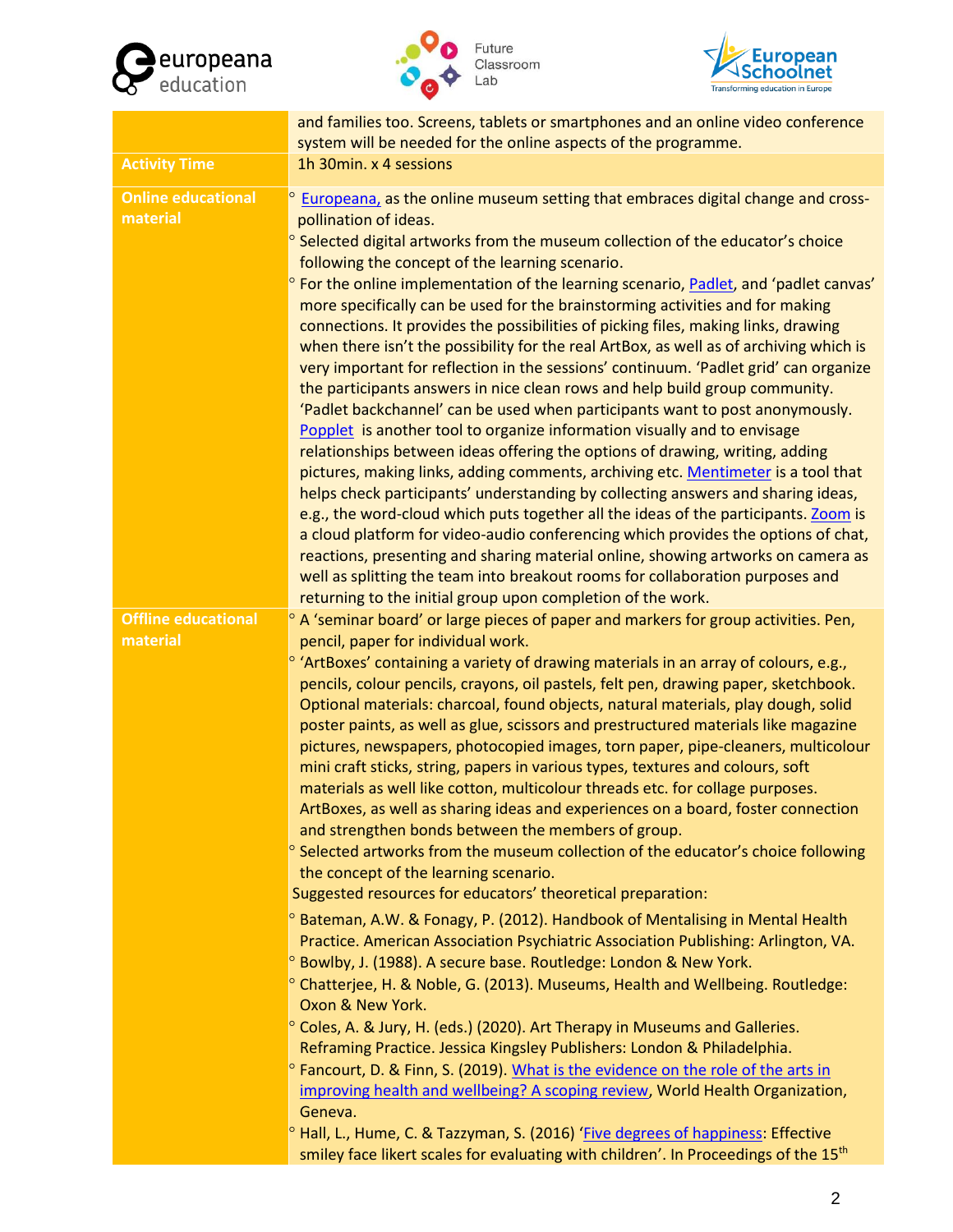![](_page_2_Picture_0.jpeg)

![](_page_2_Picture_1.jpeg)

![](_page_2_Picture_2.jpeg)

|                            | International Conference on Interaction Design and Children, University of                       |
|----------------------------|--------------------------------------------------------------------------------------------------|
|                            | Sunderland, UK, 311-321.                                                                         |
|                            | <sup>o</sup> Fonagy, P. & Allison, E. (2011). 'What is mentalisation? The concept and its        |
|                            | foundations in developmental research and social-cognitive neuroscience.                         |
|                            | <sup>o</sup> Kahn, P. and Kellert, S. (eds.) (2002). Children and Nature: psychological,         |
|                            | sociocultural and evolutionary investigations, The MIT Press.                                    |
|                            | <sup>o</sup> King, St. & Camic, P.M. (eds.) (2016). Oxford Textbook of Creative Arts, Health and |
|                            | Wellbeing: International Perspectives on practice, policy and research. Oxford                   |
|                            | <b>University Press.</b>                                                                         |
|                            | <sup>o</sup> Mavromichali, K. (2020). Museums, Health and Wellbeing: The Therapeutic             |
|                            | Dimension in Humanities & the Development of Third Space, NEMO EU                                |
|                            | Presidency online Conference: Museums and Social Responsibility: Values                          |
|                            | Revisited, 17-18 September 2020.                                                                 |
|                            | <sup>o</sup> Sounds likes Kandinsky, Play a Kandinsky, Google Arts and Culture in                |
|                            | collaboration with Centre Pompidou, Paris.                                                       |
|                            | <sup>o</sup> Springham, N., 'Through the eyes of the law: what is it about art that can harm     |
|                            | people?', International Journal of Art Therapy, 13, 2008, 65-73.                                 |
|                            | <sup>o</sup> Thomson, L.J. & Chatterjee, H.J. UCL Wellbeing Measures Toolkit.                    |
|                            | <sup>o</sup> Yalom, I.D. (2005). The theory and practice of group psychotherapy. Basic Books:    |
|                            | New York.                                                                                        |
| <b>Europeana resources</b> | <b>Session 1</b>                                                                                 |
| used                       | <b>Family matters - Europeana XX. A Century of Change</b>                                        |
|                            | Family Life - Victoria & Albert Museum. CC BY                                                    |
|                            | Reflecting - Victoria & Albert Museum. CC BY                                                     |
|                            | That!-Victoria & Albert Museum. CC BY                                                            |
|                            | Playing with Daddy's nose -Victoria & Albert Museum. CC BY                                       |
|                            | Development of brain power - Wellcome Collection, CC BY                                          |
|                            | <b>Session 2</b>                                                                                 |
|                            | Exploration of Europeana Collections using the Key Words: Zoo, Animals, Nature                   |
|                            | Exploration of Europeana Galleries, such as indicatively: Horses in art, Oxen, Ohara             |
|                            | Koson, Cats, Rats,<br>Animals, Parrots, Mediaeval Birds, Mediaeval                               |
|                            | <b>Beasts</b>                                                                                    |
|                            | <b>Session 3</b>                                                                                 |
|                            | Umsomehr (Even More) - The Israel Museum, Jerusalem. In copyright-Educational                    |
|                            | <b>Use Permitted</b>                                                                             |
|                            | Tanzkurven. Zu den Tänzen der Palucca -Deutsche Fotothek. In copyright-                          |
|                            | <b>Educational Use Permitted</b>                                                                 |
|                            | Tanzkurven. Zu den Tänzen der Palucca<br>-Deutsche Fotothek. In copyright-                       |
|                            | <b>Educational Use Permitted</b>                                                                 |
|                            | Man on the street (Analysis of volumes) -Thyssen-Bornemisza Museum. CC BY-NC-                    |
|                            | <b>ND</b>                                                                                        |
|                            |                                                                                                  |
|                            | <b>Session 4</b>                                                                                 |
|                            | Exploration of Europeana Galleries, such as indicatively:                                        |
|                            | Cherry blossoms, Fruits from China, Sunny Weather, Spring Flowers, Green, Maria                  |
|                            | Sibylla Merian,<br><b>Autumn in art</b>                                                          |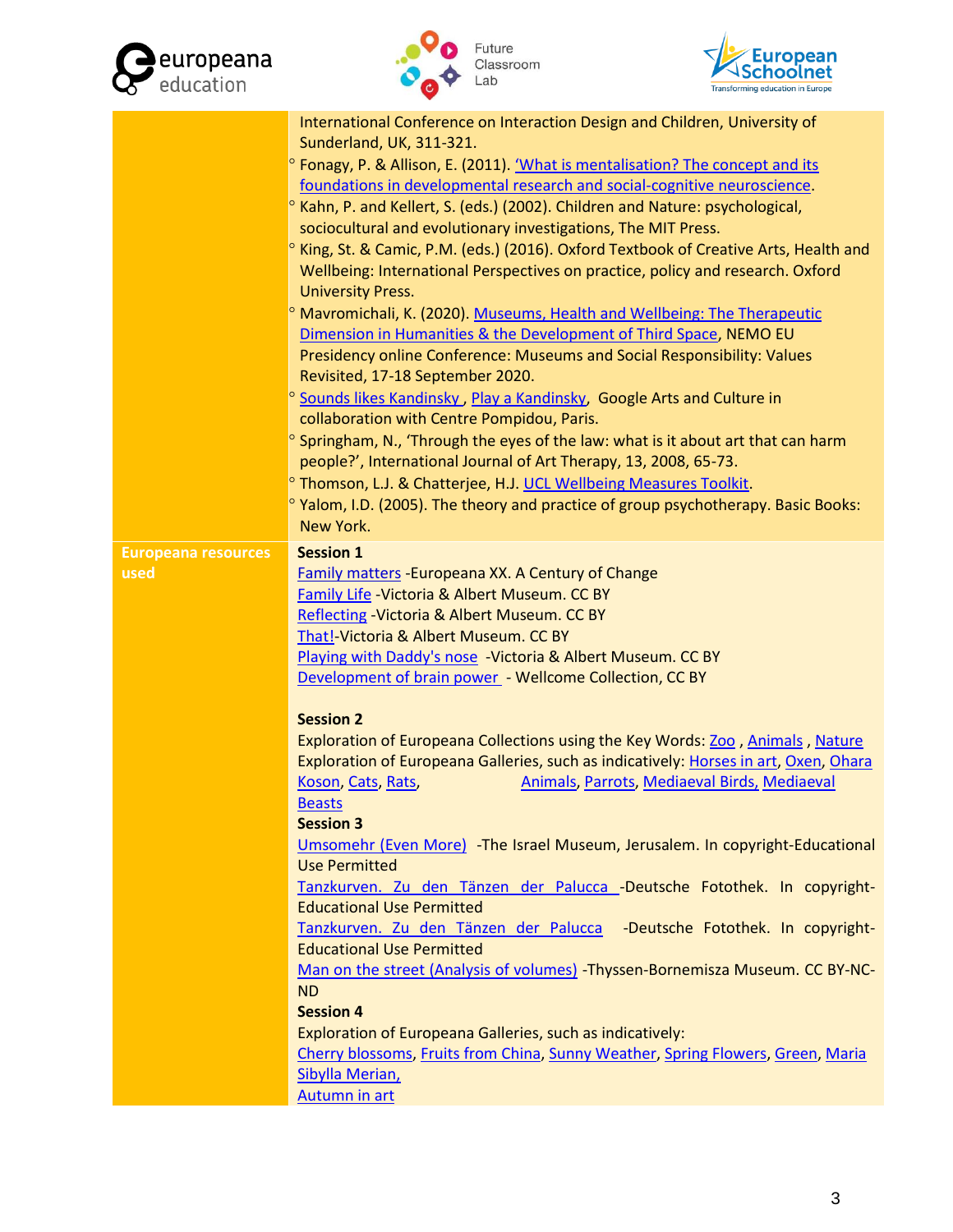![](_page_3_Picture_0.jpeg)

![](_page_3_Picture_1.jpeg)

![](_page_3_Picture_2.jpeg)

### **Licenses**

**Attribution CC BY.** This license lets others distribute, remix, tweak, and build upon your work even commercially, as long as they credit you for the original creation. This is the most accommodating of licenses offered. Recommended for maximum dissemination and use of licensed materials.

# **Integration into the curriculum**

Either in relation to arts, cultural and creative curricula etc. or free of any specific framework, this project-based, cross-curricular learning scenario outlines the value of mentalizing and highlights working in an empathetic multisensory setting and its key role towards people-powered approaches.

# **Aims of the educational activity**

- <sup>o</sup> To get familiar with Europeana, to surpass the museum's walls and to develop hybrid forms of engagement.
- <sup>o</sup> To bring out the relational role of museums and to develop experiential learning enriched with therapeutic principles, as for example the group as a social microcosm, interpersonal learning, group cohesiveness, connection, and disconnection.
- $\degree$  To develop an understanding of dialogue and mentalising experiences within the caring and secure museum setting, that can act as an agent of cultural understanding, social change, and wellbeing.
- $\degree$  To increase confidence and encourage individual and group creative approaches.

# **Outcomes of the educational activity**

By the end of the educational activity, participants will get familiar with the mentalizing stance and will be able to describe what is an effective mentalizing attitude and explain why it is important in building relationships. They will examine, identify, and name feelings, emotions and will assess and interpret behavioural patterns. They will get familiar with a multi-perspective approach and with ways of evaluating communication, media, and culture. They will develop creative habits of mind and will actively demonstrate ways of thinking that contribute to wellbeing and will apply them to team- and self-directed work. They will contribute to the creation of shared experiences in interpretation, relationship, and connection. They will manage activities that engage mind and body, and will move between physical and online space, from the somatosensory level to feelings, language, and creative expression.

# **21st century skills**

The project allows the development of both disciplinary (e.g., art history, history etc.) and transferable skills such as communication, and critical thinking etc.

**Communication & social skills**: participants fully-engage, synthesize, and implement many aspects of communication in a balanced and flexible way. They get familiar with the mentalizing process and make sense of the relational world around them.

**Collaboration:** participants make sense of thoughts, feelings, and behavioural patterns, build relationships and reciprocity, and learn to create an environment of trust.

**Creativity**: participants engage in mind-body activities that facilitate expression. Movements, gestures, sounds, emotional processing, meaning-making, mindfulness, art, and poem making, all have a relational role that enhances the creative process.

**Critical thinking**: participants get familiar with the procedure of analyzing facts and of the interconnections between emotions, feelings, and thoughts through an all-round approach.

**Media & technological literacy**: participants use simple technological tools to surpass conventional boundaries of time and space and engage in a social media activity which broadens access, advances communication, learning and creation, and enriches available resources.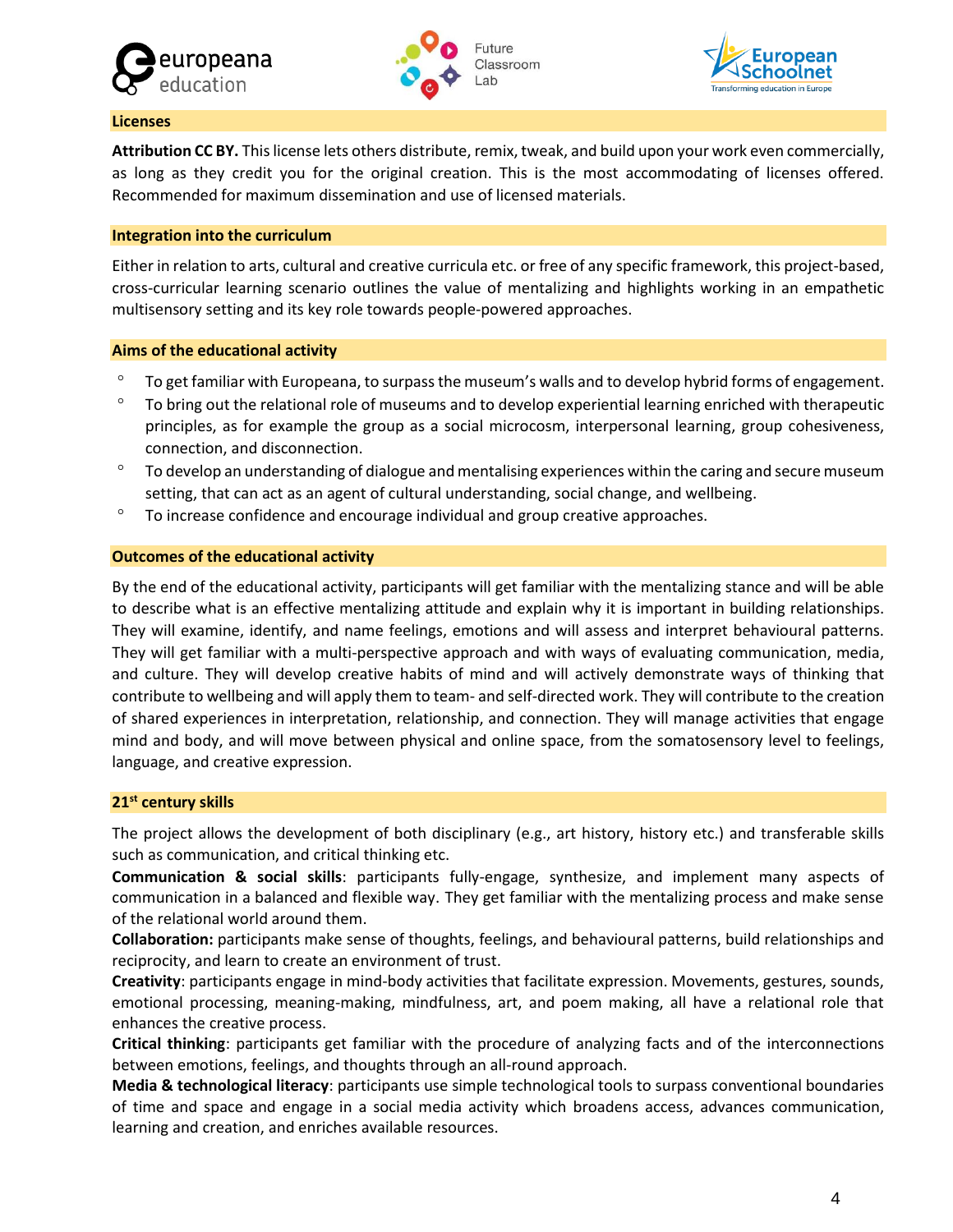![](_page_4_Picture_0.jpeg)

![](_page_4_Picture_1.jpeg)

![](_page_4_Picture_2.jpeg)

### **Activities**

# Name of activity

### Procedure Time

In this learning scenario, a multidimensional path is created for the museum educator-facilitator and the participants to follow. All parameters are set in a molding process, as indicatively museum learning through a selected use of essential tools and techniques, collecting, ways of curating and of looking at, exhibiting, interpreting, audience development, self-awareness, the different perspectives on the use of self, the creative factor, and the therapeutic framework.

#### **Session 1 Look at the picture!**

**Split the team and work in smaller units. Each group will work with one of the four selected photographs of J. Heywood: 1)** [Family Life,](https://www.europeana.eu/en/item/2048213/europeana_fashion_http___collections_vam_ac_uk_item_O1264344) Black and white photograph mounted on card, 1984. Gelatin silver print, mounted onto thick card, Victoria & Albert Museum. CC BY, **2)** [Reflecting,](https://www.europeana.eu/en/item/2048213/europeana_fashion_http___collections_vam_ac_uk_item_O1264528) Black and white photograph mounted on card, 1984. Gelatin silver print, mounted onto thick card. Victoria & Albert Museum. CC BY, **3)** [That!](https://www.europeana.eu/en/item/2048213/europeana_fashion_http___collections_vam_ac_uk_item_O1264343) Black and white photograph mounted on card, 1990s. Gelatin silver print, mounted onto thick card. Victoria & Albert Museum. CC BY, **4)** [Playing with Daddy's nose,](https://www.europeana.eu/en/item/2048213/europeana_fashion_http___collections_vam_ac_uk_item_O1264348) Black and white photograph mounted on card, 1999. Gelatin silver print, mounted onto thick card. Victoria & Albert Museum. CC BY.

The educator can get more information from the Europeana Exhibition [Family](https://www.europeana.eu/en/exhibitions/family-matters)  [matters](https://www.europeana.eu/en/exhibitions/family-matters) -Europeana XX. A Century of Change.

30min.

**Get ready and listen carefully to the participants' responses and narratives. Development of a set of questions**: What do you see? What do you think is going on here? How do you feel when you look at it? Do you like it or not? Why? Perhaps it reminds you of something. What do you imagine they are doing/talking about? Would you like to ask them any questions? How are they feeling in this moment? What are their intentions? Are they interested in what the other is saying? What part of the world do you think it is set in? What sounds would you be hearing? What smells would you be smelling? What textures would you be feeling? What is it about this image that really attracts you: colours, shapes, activity? What title would you give to it?

### **What are we doing through this set of questions? We are trying to imagine what is going on in the minds of the people in the photographs. We are mentalizing.**  20min.

In the field of offline educational material, suggested resources are given for the educator's theoretical preparation within a life-long learning approach, such as Bateman & Fonagy 2012; Fonagy & Allison 2011 etc.

**A little piece of psychoeducation regarding mentalizing** is provided below for the educator to share accordingly, in a timely and appropriate manner with the members of the group, and support trust, learning and collaboration. Within this context, the educator could use for brainstorming and as a background for the discussion an artwork from Europeana Collections, such as the [Development of brain power ,](https://www.europeana.eu/en/item/9200579/p9uk74qa) Illustration depicting the development of brain power as a child grows, by Bill McConkey. Wellcome Collection, UK. CC BY.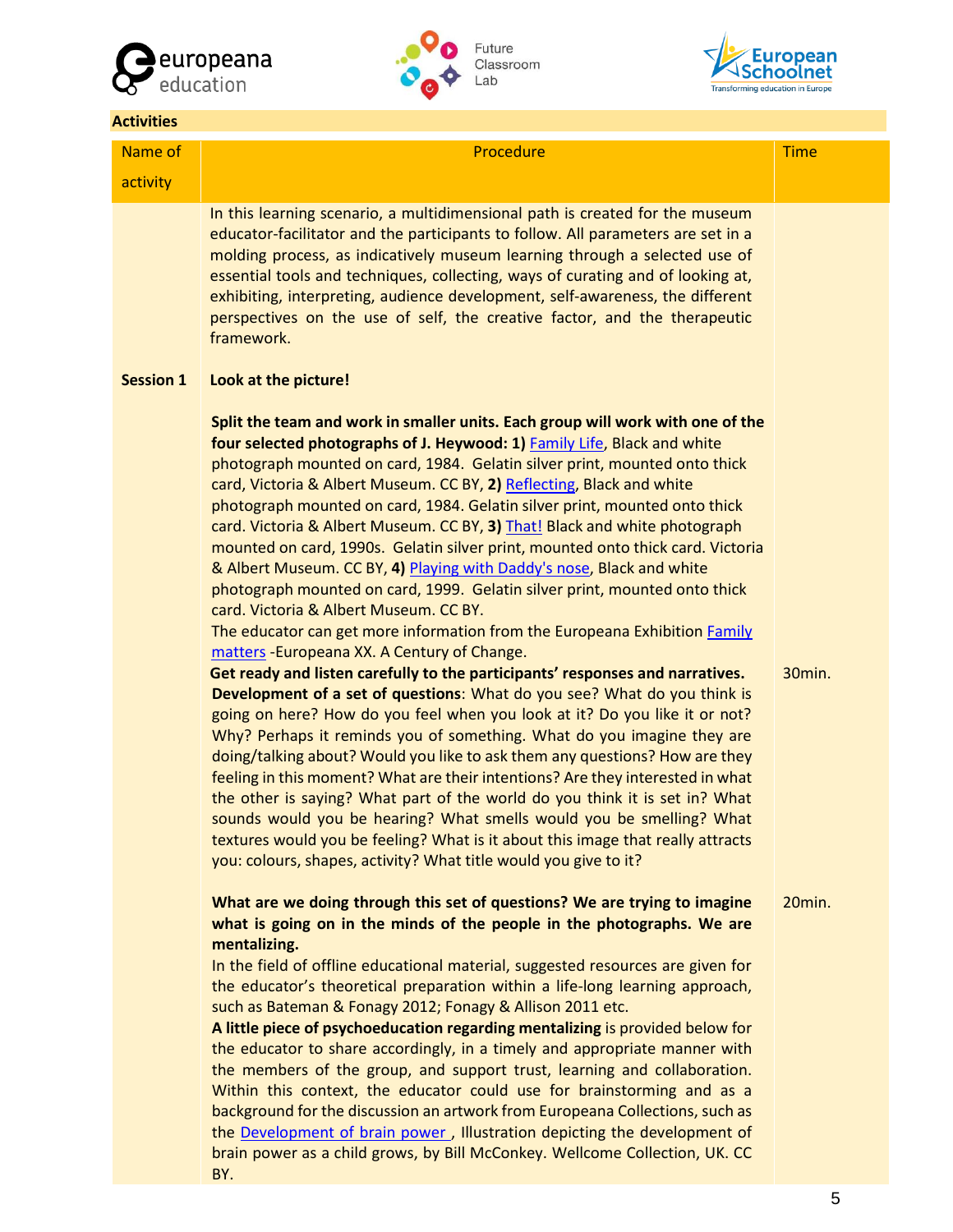![](_page_5_Picture_0.jpeg)

![](_page_5_Picture_1.jpeg)

![](_page_5_Picture_2.jpeg)

|                  | The capacity to mentalize begins with the bond that develops between the<br>carer and the infant through interaction, joint attention, eye contact, touch,<br>tone of voice, unconscious imitation of gesture and speech patterns, or<br>attitudes. It is intrinsically connected with the development of self and brain.<br>Effective mentalizing looks into many lenses and depends on a range of<br>parameters: cultural and social context, gender, age. It is a way to explore the<br>mind through the development of self-awareness and by putting oneself into<br>someone else's shoes. Mentalizing is fragile. In schools, in families and<br>wherever we find multiple minds under the same roof, connection,<br>communication, empathy may easily go offline, such as the example of<br>bullying. That's why it is important to practice this skill, this attitude. It is a life<br>asset, a life stance associated with resilience. Thus, it is critical for mental<br>health. In addition, it involves attunement, hence slowing down and listening<br>rather than quickly responding, awareness of the impact of affect on self and<br>on others, curiosity, capacity to trust, playfulness, humour, flexibility, narrative<br>coherence, and taking into consideration multiple perspectives.<br><b>Quotes from researchers in the field</b> |        |
|------------------|------------------------------------------------------------------------------------------------------------------------------------------------------------------------------------------------------------------------------------------------------------------------------------------------------------------------------------------------------------------------------------------------------------------------------------------------------------------------------------------------------------------------------------------------------------------------------------------------------------------------------------------------------------------------------------------------------------------------------------------------------------------------------------------------------------------------------------------------------------------------------------------------------------------------------------------------------------------------------------------------------------------------------------------------------------------------------------------------------------------------------------------------------------------------------------------------------------------------------------------------------------------------------------------------------------------------------------------------------------|--------|
|                  | 'A universal human need to form close affectional bonds', J. Bowlby.<br>'The baby looks at his mother's face and finds himself there', D.W. Winnicott.<br>'Having a Mind in Mind', A.W. Bateman & P. Fonagy.<br>'My mother thinks I think, therefore I am', P. Fonagy after Descartes.                                                                                                                                                                                                                                                                                                                                                                                                                                                                                                                                                                                                                                                                                                                                                                                                                                                                                                                                                                                                                                                                     | 10min. |
|                  | <b>Reflection</b><br>You can ask the participants: How do you think that was helpful? How would<br>you describe mentalizing to a friend? What example from your everyday life<br>would you use to help understanding?                                                                                                                                                                                                                                                                                                                                                                                                                                                                                                                                                                                                                                                                                                                                                                                                                                                                                                                                                                                                                                                                                                                                      | 20min. |
|                  | The Hidden Story   What Happens Next?<br><b>Creative expression   Artmaking activity-ArtBox</b><br>You can ask the participants and begin an exploration in their imagination as<br>they make sense of the unfamiliar.<br>Draw a picture or Write what else you believe is happening in the image. Share<br>your picture and/or text and retell the story. This will bring new insight.<br>At the end, the educator can share the art historical information, e.g., name<br>of artist, title, date of work, media, and any other additional information. Does<br>this change the participants' perspective? It would be an interesting question<br>to explore.<br><b>Clear up</b>                                                                                                                                                                                                                                                                                                                                                                                                                                                                                                                                                                                                                                                                          | 10min. |
|                  | <b>Evaluate</b>                                                                                                                                                                                                                                                                                                                                                                                                                                                                                                                                                                                                                                                                                                                                                                                                                                                                                                                                                                                                                                                                                                                                                                                                                                                                                                                                            |        |
| <b>Session 2</b> | Beginning with reflection on previous session<br>Participants are asked to think and share examples from their everyday life on<br>mentalizing, on understanding misunderstandings, on putting themselves in<br>somebody else's shoes, if they observed anything new on this basis since the<br>last session.<br>Setting the rules of the game                                                                                                                                                                                                                                                                                                                                                                                                                                                                                                                                                                                                                                                                                                                                                                                                                                                                                                                                                                                                             | 10min. |
|                  | Within this framework, participants are asked to set the rules of the group for<br>the next sessions till the completion of the project, to support trust and<br>collaboration in between them. Each participant will contribute and all<br>together will create and seal their 'agreement'. Indicative rules: never correct<br>or be rude to any member of the group, what is said in the group remains in                                                                                                                                                                                                                                                                                                                                                                                                                                                                                                                                                                                                                                                                                                                                                                                                                                                                                                                                                | 20min. |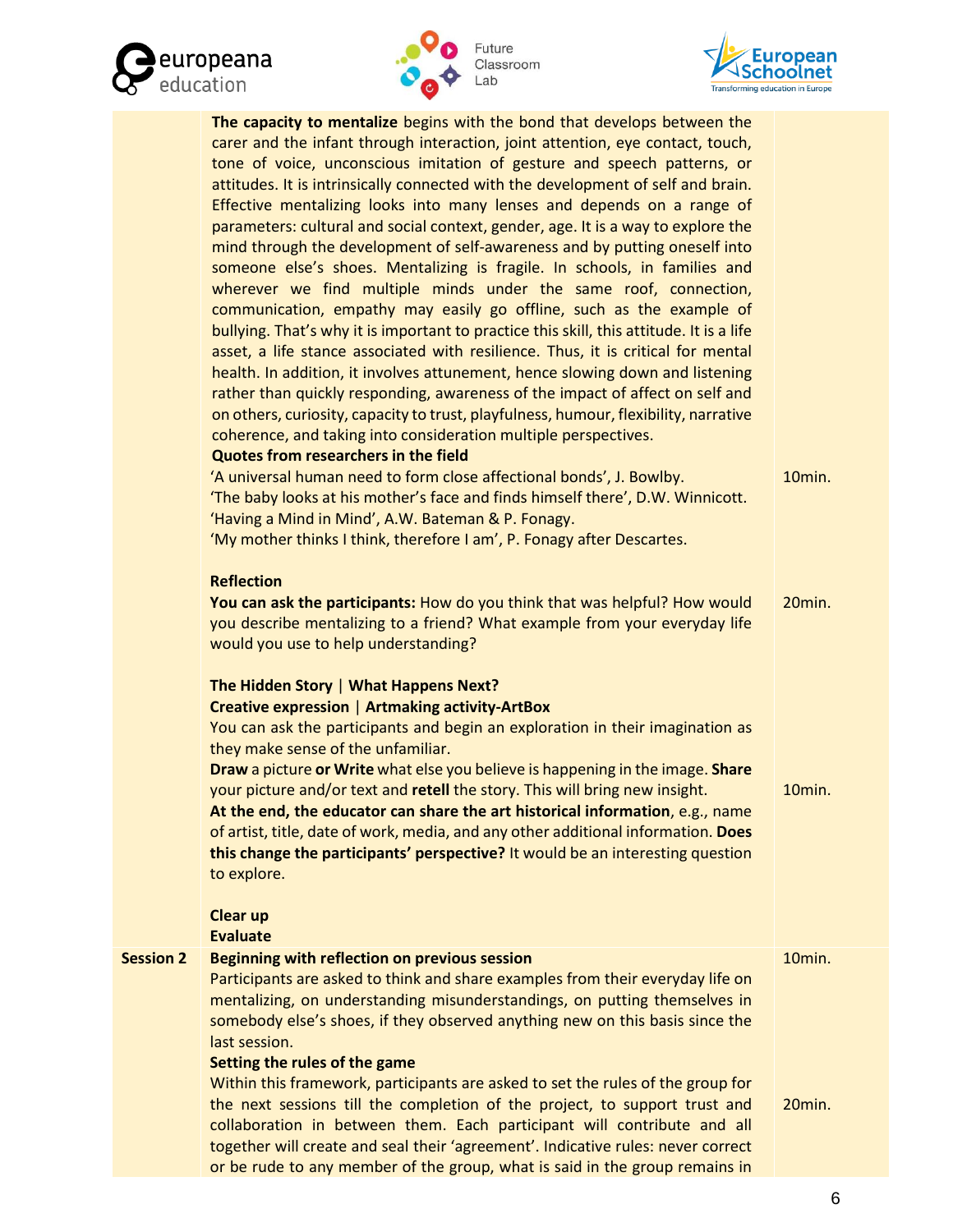![](_page_6_Picture_0.jpeg)

![](_page_6_Picture_1.jpeg)

![](_page_6_Picture_2.jpeg)

the group, integrate everyone in the discussion, do not monopolize the conversation, be humble, respect each other, listen, pause, observe, reflect. What else? Participants can discuss and make the essential additions to seal the agreement.

# **MatchMaking: Working with feelings & emotions**

20min.

**First,** split the team to work more flexibly in smaller units. **Each group will choose two fields** from the Exploration of Europeana Collections using the Key Words: [Zoo](https://www.europeana.eu/en/search?page=1&view=grid&query=%27zoo%27) [, Animals](https://www.europeana.eu/en/search?page=1&view=grid&query=%27animals%27) [, Nature](https://www.europeana.eu/en/search?page=1&view=grid&query=%27nature%27) and/or from the Exploration of Europeana special Galleries, such as indicatively: [Horses in art,](https://www.europeana.eu/en/galleries/horses-in-art-equestrian-portraits) [Oxen](https://www.europeana.eu/en/galleries/oxen) , [Ohara Koson,](https://www.europeana.eu/en/galleries/ohara-koson) [Cats,](https://www.europeana.eu/en/galleries/cats) [Rats,](https://www.europeana.eu/en/galleries/rats) [Animals,](https://www.europeana.eu/en/galleries/animals) [Parrots,](https://www.europeana.eu/en/galleries/parrots) [Mediaeval Birds,](https://www.europeana.eu/en/galleries/mediaeval-birds) [Mediaeval](https://www.europeana.eu/en/galleries/mediaeval-beasts)  [Beasts.](https://www.europeana.eu/en/galleries/mediaeval-beasts)

**Then, each group will select 3-4 feelings** out of e.g., hopeful, relaxed, safe, excited, confident, tired, loved, bored, energetic, confused, surprised, free, proud, happy, what else? Participants may discover other feelings too, through their exploration e.g., jealous, lonely, hurt, lost, disappointed, trapped etc. New entries in the list can be made.

The participants will select and collect images from Europeana resources to match them appropriately with the selected feelings from the list. **The aim is each group to create their "Feelings Gallery"**, **their Museum**.

**A piece of psychoeducation for the educator. A tip for arts-based risk to be taken into consideration overall in activities dealing with emotions-feelings, in the absence of an art therapist.** The parameter of **safety and safeguarding** is always of crucial importance. For instance, mentalise, imagine the

case of not being able to contain, in a timely and appropriate manner, the negatively nuanced emotions of the participants, such as anger, frustration, embarrassment, shame, sadness, fear etc. What could possibly happen next in this scenario, from the standpoint of both the educator and the participants? Within this framework, it is advisable to design and implement your project having this factor always in mind and set boundaries accordingly. This is the reason why the activities and the set of questions that have been developed for this learning scenario encourage creative cultural and social engagement and do not address psychological issues. **The aim is to develop 'a secure base'.** Suggested readings: Bowlby, 1988; Springham, 2008: 'a case study representing an important milestone in the current arts and health debate, particularly regarding the implementation of health and wellbeing programmes and the protection of the public'; Yalom 2005.

30min.

**Ask each group to share their images with the rest of the team**, to describe, explain, give, and receive feedback, to reflect!

**A group mural** with the match-making of feelings and images can be **created and exhibited accordingly.**

The discussion gets tuned between personal and collective interpretations and participants begin to connect to each other and to the works and the experiences involved. This encourages the group to interact and gain new insight.

10min.

**Clear up Evaluate**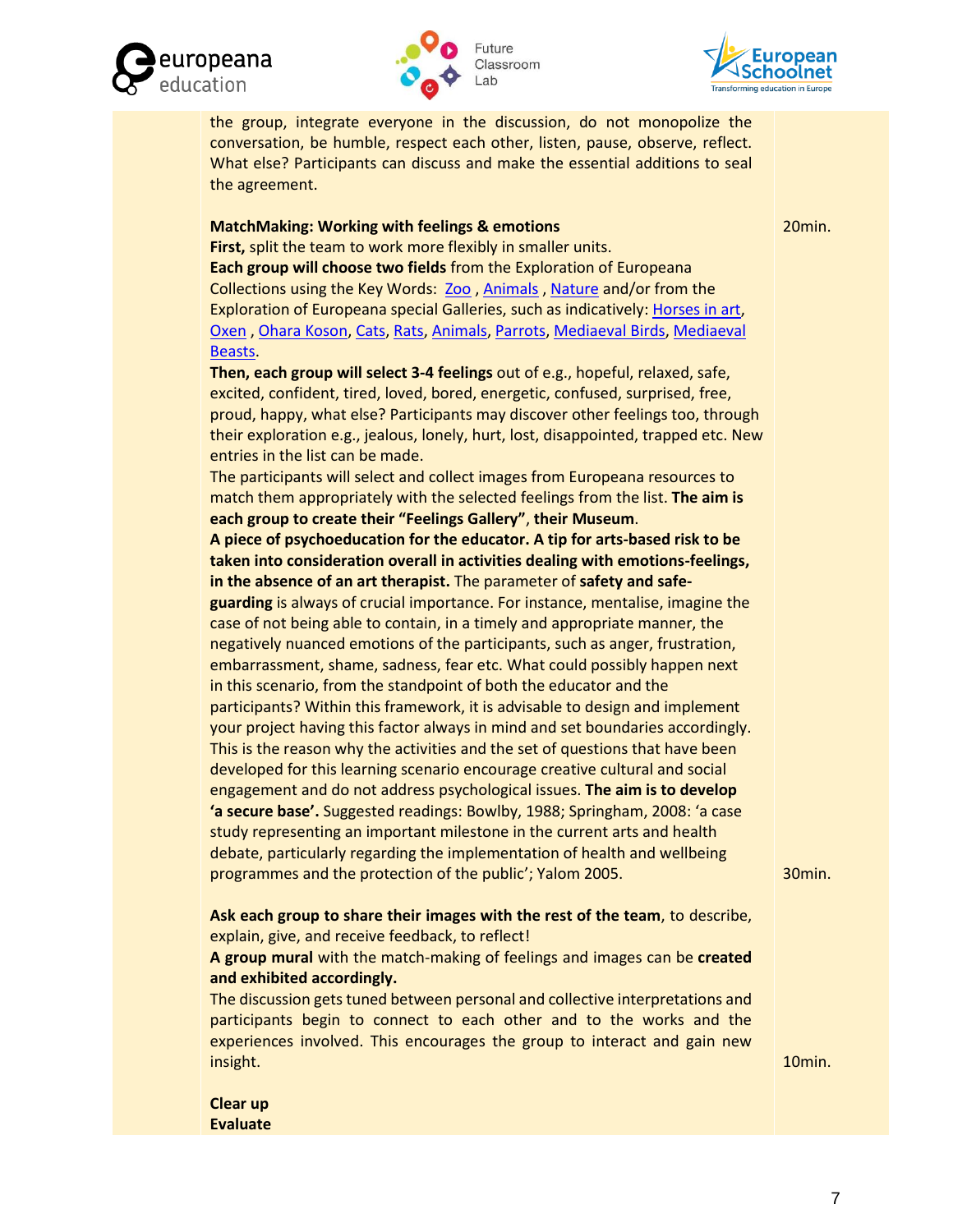![](_page_7_Picture_0.jpeg)

![](_page_7_Figure_1.jpeg)

![](_page_7_Picture_2.jpeg)

20min

30min

# **Session 3 Emotions at play!**

### **Creative expression & Mindfulness | Artmaking activity-ArtBox**

First, the educator begins with a **mindfulness exercise** and calls the participants to close their eyes and breathe deeply: Breathe in. Breathe out. Sit back and feel your breath, feel your body. Take a few deep breaths, become aware of how you are in this moment. Relax and remember the feelings that you explored in the previous session. Take notice of your feelings, your thoughts, the sensations, any images, or sounds. Be open and allow them to just be there and be observed.

Then, open your eyes and continue with the **artmaking activity**. Pick up a felt pen/ crayon/ oil pastel or a colour pencil. What do you feel? Is there a feeling that prevails? **Draw an emotion of this very moment**. Open your eyes, observe your creation, and finish the drawing.

**Share your picture and reflect with a set of questions for exploration and identification of emotions:** What was the experience like? Which senses where more significant in the procedure? What emotion did you draw? What kind of impact does it have? How did you use colour in your image to express emotion? Does your emotion have a voice, a sound? What do colours, shapes, and lines represent? Do your emotions change during the day? When is your mood at the most positive level?

**Enact your emotion in the physical and/or online space: sing it, show it with gestures, dance it! Interact!** 

### **Enact the body position**.

30min.

The educator at this point, in order to enhance multisensory experience, can form small groups and work on the artworks of Kandinsky and Rozanova, works that mirror this procedure; **the transformation, the embodied narrative using senses, play, improvisation and storytelling**: [Umsomehr \(Even More\),](https://www.europeana.eu/en/item/2024918/photography_ProvidedCHO_The_Israel_Museum__Jerusalem_194256) [Tanzkurven. Zu den Tänzen der Palucca,](https://www.europeana.eu/en/item/437/item_SPF2FSZLISOKQX6HRJUUO6FNO6DXZRPA) [Tanzkurven. Zu den Tänzen der Palucca,](https://www.europeana.eu/en/item/437/item_XQ773ZO46H2CILNT53GXLN36X4VIMNQO) [Man on the street \(Analysis of volumes\).](https://www.europeana.eu/en/search?page=1&view=grid&query=%27Man%20on%20the%20street%20%28Analysis%20of%20Volumes%29%27)

**The educator can address a set of questions to the group:** If you could enter this image, where would you go? What would you do? Why do you think the artist chose these colours, lines, gestures? What did the artist choose not to represent? Which is the story in between the lines? How would you bring colours into life through sound? (Indicatively, you can find inspiration in [Project](https://artsandculture.google.com/project/kandinsky)  [Kandinsky\)](https://artsandculture.google.com/project/kandinsky).

**At the end, the educator of the group can share the art historical information**, title of works, creators, media, materials used, date etc. **Does new data change perspective?** It would be an interesting question to explore.

10min.

**Clear up**

**Evaluate**

**Session 4 A session that brings participants in attunement with self and others while the journey in nature unfolds.**

# **Going Outdoors! Senses at play!**

Participants are asked to bring an object collected from outdoors in the session. It could be from a walk in the gardens of a museum, at the seaside, at the park of the neighborhood, an exploration at the balcony plants etc. The

20min.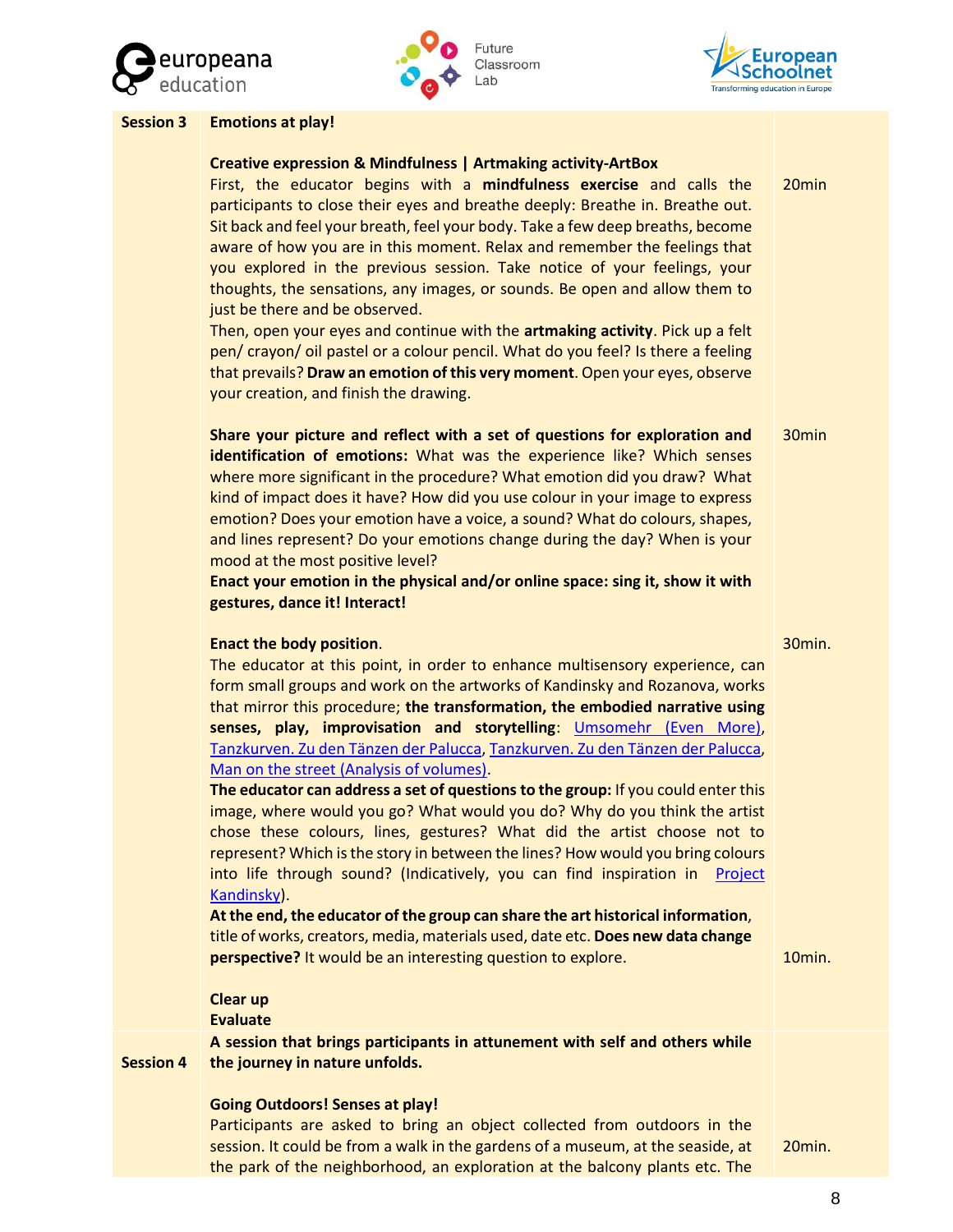![](_page_8_Picture_0.jpeg)

![](_page_8_Picture_1.jpeg)

![](_page_8_Picture_2.jpeg)

| 'found', natural object can be anything, a leaf, a pebble, one piece of fruit, a     |           |
|--------------------------------------------------------------------------------------|-----------|
| seashell, a little stick, a flower etc.                                              |           |
| Show the objects to your peers and share the story.                                  |           |
| A great activity for online implementation. If taking a walk in nature is not        |           |
| feasible, participants can conveniently search in the Europeana Exhibitions as       |           |
| a source of inspiration and select something that they can connect with and          |           |
| support a personal narrative. They can split as usual in smaller groups and each     |           |
| group can choose one or two Europeana Galleries to explore, as indicatively:         |           |
| Cherry blossoms, Fruits from China, Sunny Weather, Spring Flowers, Green,            |           |
| Maria Sibylla Merian, Autumn in art etc.                                             |           |
|                                                                                      | 5min.     |
| <b>Hidden stories in nature</b>                                                      |           |
| First, begin with a mindfulness exercise: Close your eyes. Breathe deeply.           |           |
| Breathe in. Breathe out. Sit back and feel your breath, feel your body. Take a       |           |
| few deep breaths, become aware of how you are in this very moment. Relax             |           |
| and imagine your walk, your sensory experience in nature, you  picking up            |           |
| the object that you brought with you for the session.                                | 15min.    |
| Then, open your eyes. You will need a pen/pencil or a felt pen any colour you        |           |
| like, as well as the natural object that you selected to bring in the session. Write |           |
| a short text, a paragraph, what you see, what you feel in your hands. Explore        |           |
| and write about colour, texture, light, shadow, the smells, the juices, all the      |           |
| senses, the nuances, and qualities of the object.                                    |           |
|                                                                                      | $20$ min. |
| At the next level, add in the text your imagination, your feelings in relation to    |           |
| the object and its qualities. The educator may proceed to a set of questions:        |           |
| Why did you pick it up? Did it remind you of something? What feelings,               |           |
| symbolic or imaginative associations does it bring out? The educator directs         |           |
| the participants at each level.                                                      |           |
| Read it to yourself. You can use the ArtBox and colour in your text as you like.     | 20min.    |
| Read it out loud to the group.                                                       |           |
| All participants share their creations.                                              |           |
| A collective collage of the participants' writings, a poetic mural can be            |           |
| created and exhibited accordingly.                                                   | 10min.    |
| <b>Clear up</b>                                                                      |           |
| <b>Evaluate</b>                                                                      |           |

### **Participants' feedback**

At the end of each of the four sessions of this museum education learning experience, educators are recommended to ask the participants to evaluate the experience by using the UCL Museum Wellbeing Measures [Toolkit,](https://www.ucl.ac.uk/culture/sites/culture/files/ucl_museum_wellbeing_measures_toolkit_sept2013.pdf) as for example to proceed to the following set of questions: "If you were to use any one word to describe today's session what would it be?", 'What went well for you?", "What do you feel you achieved?", "What could have gone better?". The Wellbeing Umbrella or the Wellbeing Questionnaire can also be used. Otherwise, a simple mood assessment scale (smiley face assessment scale, e.g., [Five degrees of happiness\)](https://sure.sunderland.ac.uk/id/eprint/6965/7/Hall%20Hume%20Tazzyman%20IDC.pdf) can capture the moment. Educators can use any assessment tool they prefer. Consistency though, is important. Keep in mind to use the same assessment tool from the first to the fourth session. Educators can use the suggested online tools for the implementation of the scenario accordingly, to collect the participant's answers.